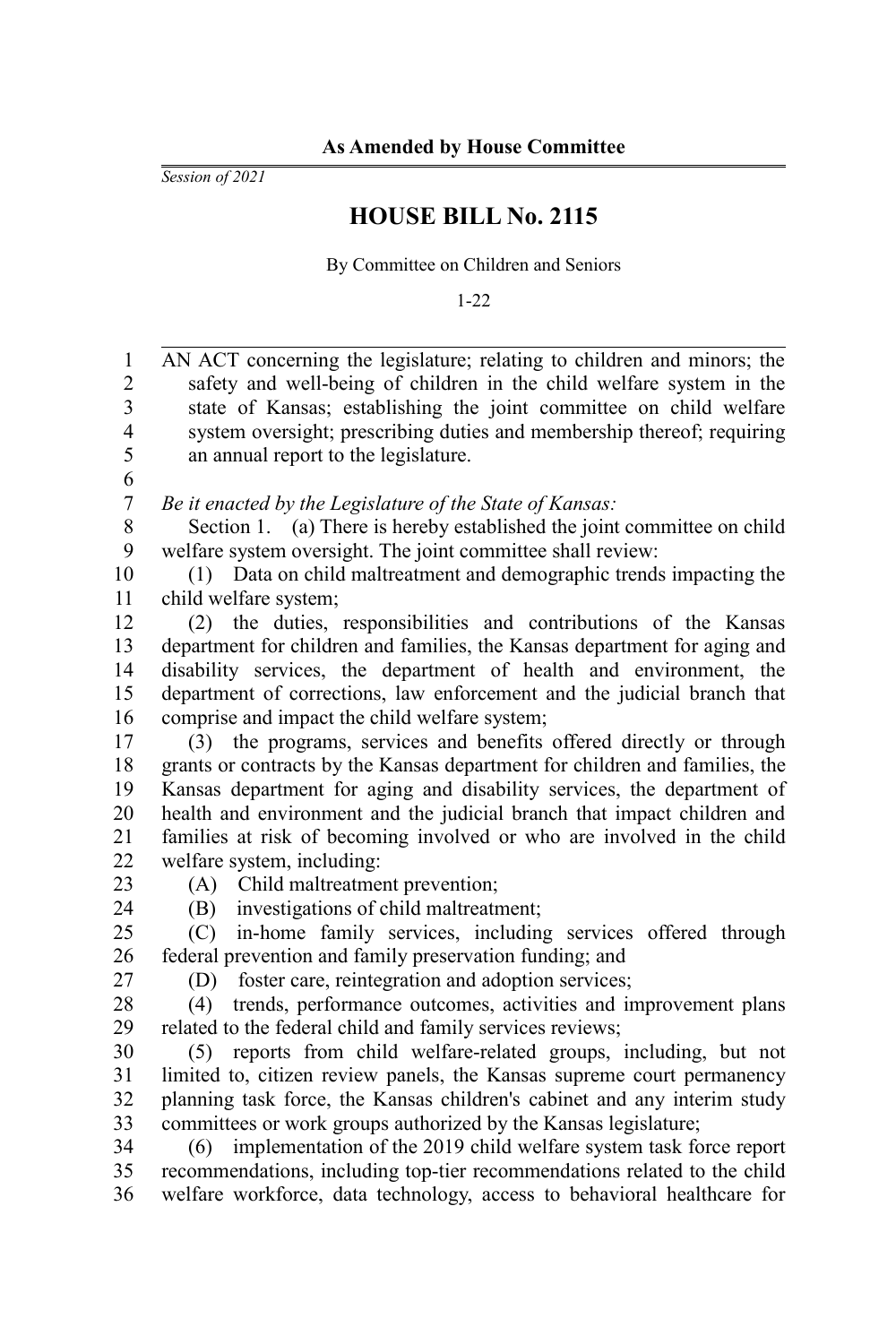HB 2115—Am. by HC 2

9

high-risk youth and implementation of the federal family first prevention services act; 1 2

(7) reports on concerns received from the Kansas department for children and families child welfare ombudsman or customer service department or similar office; 3 4 5

(8) opportunities for Kansas to strengthen the child welfare system through evidence-based interventions and services for children and families; and 6 7 8

(9) any other topic the joint committee deems appropriate.

(b) The joint committee shall consist of 11**13** members of the legislature appointed as follows: 10 11

(1) Two members of the house of representatives standing committee on children and seniors appointed by the speaker of the house of representatives; 12 13 14

(2) one member of the house of representatives standing committee on children and seniors appointed by the minority leader of the house of representatives; 15 16 17

(3) two members the senate standing committee on public health and welfare appointed by the president of the senate; 18 19

(4) one member of the senate standing committee on public health and welfare appointed by the minority leader of the senate; 20 21

(5) two members of the house of representatives appointed by the speaker of the house of representatives;  $22$ 23

(6) one member of the house of representatives appointed by the minority leader of the house of representatives; 24 25

(7) two members of the senate appointed by the president of the senate**;** 26 27

**(8) one member of the senate appointed by the minority leader of the senate; and** 28 29

**(9) one member of the house of representatives appointed by the majority leader of the house of representatives**. 30 31

(c) Members shall be appointed for terms coinciding with the legislative terms for which such members are elected or appointed. All members appointed to fill vacancies in the membership of the joint committee and all members appointed to succeed members appointed to the membership on the joint committee shall be appointed in the manner provided for the original appointment of the member succeeded. 32 33 34 35 36 37

(d) (1) The first chairperson of the joint committee shall be appointed by the speaker of the house of representatives from among the members of the joint committee appointed by the speaker of the house of representatives, within 30 days of the effective date of this section. The chairperson and vice-chairperson of the joint committee shall alternate annually between the members appointed by the speaker of the house or 38 39 40 41 42 43